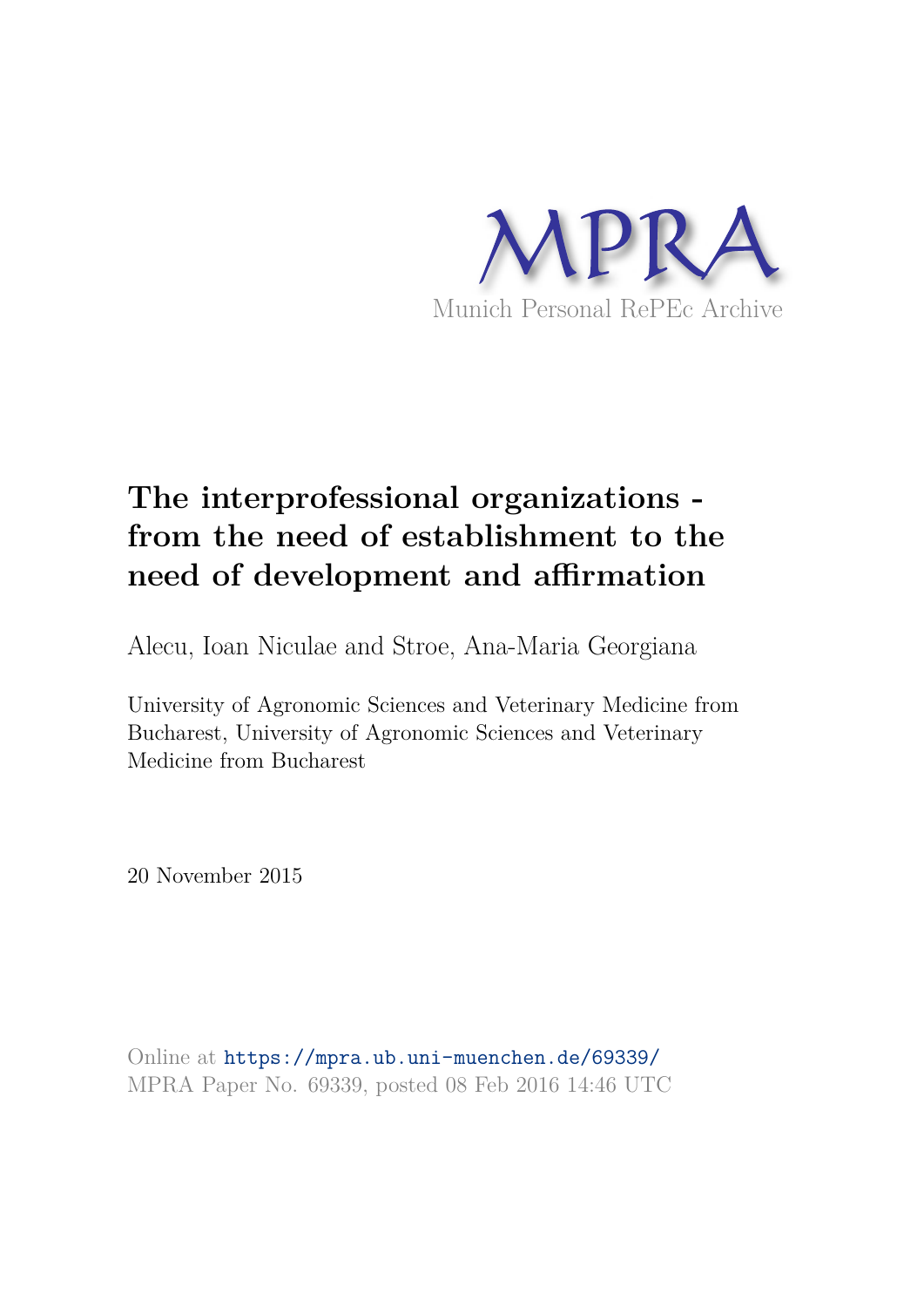# **THE INTERPROFESSIONAL ORGANIZATIONS - FROM THE NEED OF ESTABLISHMENT TO THE NEED OF DEVELOPMENT AND AFFIRMATION**

# **IOAN-NICULAE ALECU<sup>1</sup> , ANA-MARIA GEORGIANA STROE<sup>2</sup>**

**Abstract:** *Through the present study it aims to represent the actual image of the interprofessional organizations on product chain in Romania, reflecting briefly the establishment and development issues. In the context of the reorganization of entire agrifood production system, in dealing with future crises, whatever is their nature, it's needed to seriously manage the organizational issues and to present them as a useful tool for increasing the access to new markets for producers and to offer local products quality to consumers in Romania both. Using the documentation method it was obtained an overview of the relationship between the need of affirmation and the real need to convert the interprofessional organizations in Romania in functional structures. The Ministry of Agriculture and Rural Development recognized till now only five IPO but the analysis and the directly involved interprofessional organizations opinions exchanges, it was emerged some primordial issues in order to improve the legislation of interprofessional organizations on product chain. The interprofessional organizations on product chain are meant, almost in ingrate way, to be interposed between the pressing help need in the development of intra-community trade relationships and the stiffness required by the legislation.* 

**Key words:** *interprofessional organisations, agrifood sector, legislation, need, development*

#### **INTRODUCTION**

As essential part of ensuring the basic needs of the world population, agriculture is essential in any country of the world<sup>3</sup>, and especially for Romania, due to the urgent need to have a strong economic system. Romania must to rebuild its production and research systems both but it's needed also an increase of the production efficiency any kind it is, vegetal and livestock both. In front of the continuing global population increases, the need for agrifood products will increase being in front of the most suitable and useful moment to start an intense structural reform. The main weapon owned by Romania, the fertile land, is the most important way can followed to not remain in the second row when we talk about productivity.

The potential, but especially its maximization, isn't provide the resistance in front of the challenges of the XXI century, being urgent required more and more investments in a better integration in the food chain. When we talk about investments we mean, without exception, to all aspects of life and the reference range, recalling the need for investments in human resources, in the future (understanding the "sustainability" term) and in technics and technologies worthy of present times and production needs. Generally speaking, we need investments in time and money and the farmers positioning in the food chain must be strengthened in order to be able to cope all challenges.

### **MATERIAL AND METHODS**

 The interprofessional organizations on product chain represents a modest treated research topic so far in scientific literature for which, the bibliographic sources who could be subject to an extensive bibliographic research are numerically limited. In the preparation of this study we used a documentation about the content of legislative acts developed in order to regulate the establishment and functioning of the interprofessional organizations in Romania along with a a declarative interpretation of the opinions issued so far. By the corroboration of the mentioned working methods it was obtained an overview of the relationship between the need of affirmation

 $\overline{a}$ 

<sup>&</sup>lt;sup>1</sup> Professor PhD, Ioan-Niculae ALECU, - University of Agronomic Sciences and Veterinary Medicine from Bucharest (ioan.alecu@usamv.ro);

<sup>&</sup>lt;sup>2</sup> PhD. student, Ana-Maria Georgiana STROE - University of Agronomic Sciences and Veterinary Medicine from Bucharest (stroe.georgiana@gmail.com);

<sup>3</sup> Stanzeleit D. (2013), *Memoriu transmis Ministerului Agriculturii și Dezvoltării Rurale*;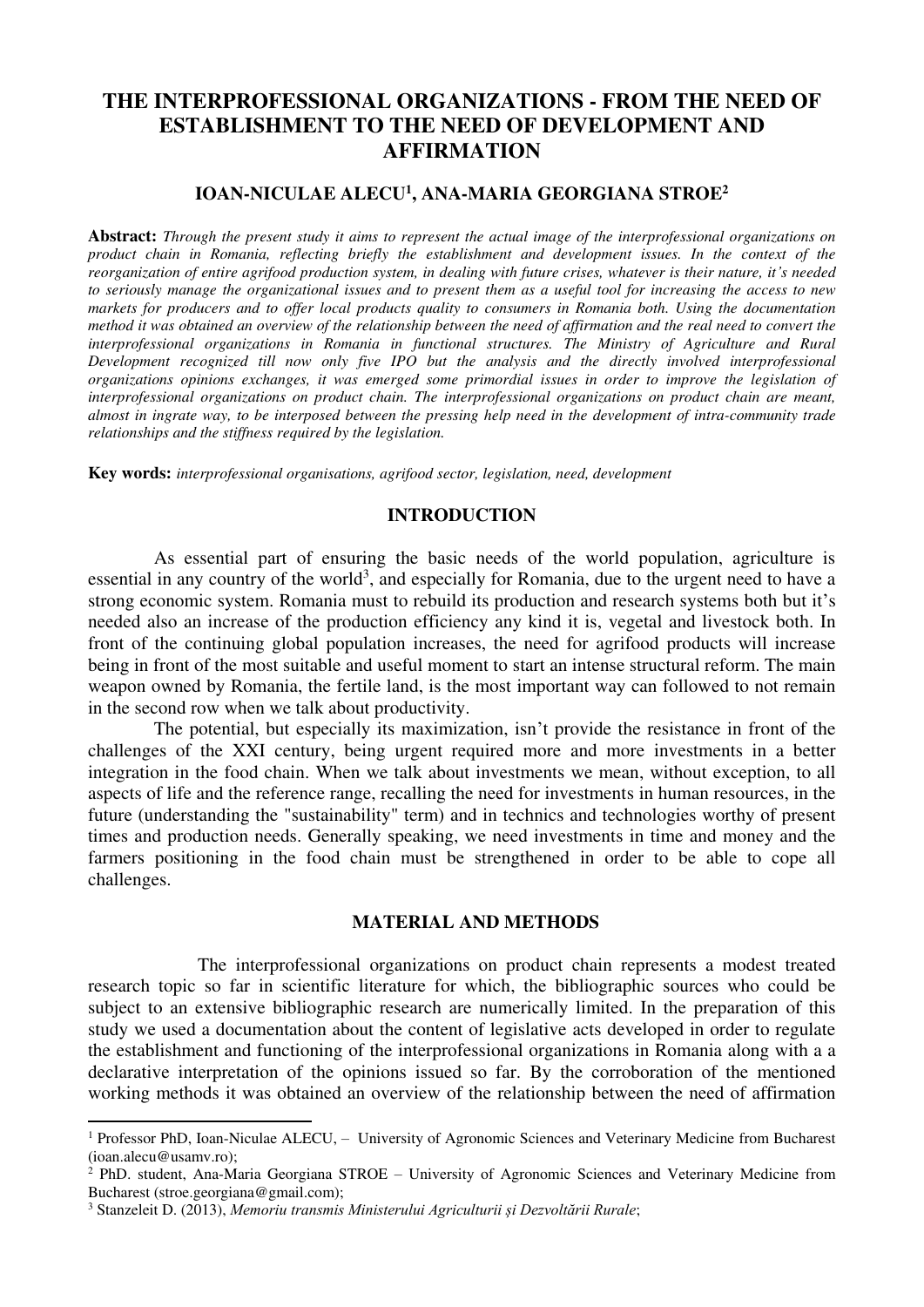and the real need to convert the interprofessional organizations in Romania in functional structures, towards achieving the purpose for which they were established.

# **RESULTS AND DISCUSSIONS**

In the context of reorganization of the entire agri food production system, dealing with the future crises, whatever their nature are, it requires a serious management of the organizational problems and presentation like useful tool for the increase of access to new markets and quality both. Of course, when we talk about the organisation of the involved in agri food production players, we take into consideration a lot of organization structures, from producer groups and cooperatives (as forms of organization with economical role) to associations, federations and confederations (as forms of organization with representation role). An active involvement on the entire agri food production chain is expected from the interprofessional organizations on product chain.Studying the sustainable development strategy drafted by the Romanian Government, we find that the estimation of continued economic growth with average growth rates of GDP starts from 5.6-5.8% in 2008-2013 followed by a decrease till 4,8-5% in 2014-2020 and 3,8-4.2% in 2021- 2030.<sup>4</sup> Probably you wonder why the estimated average of annual rate is decreasing, not increasing how it can be normal. Could it be the absence of any real perspectivity or, maybe, a distrust in our country's potential to meet high expectations?

In Romania, the food products market is heavily influenced by a multitude of issues of which we mention the orientation to quality of customers compared to an accessible price, the rate of imports, chain distribution length (represented by the number of intermediaries through which a product passes till the final consumers shopping basket) the price competition and the capacity to supply the market with agri food products. Transformation of the interprofessional organizations on product chain in functional structures, the marketing policy, the storage and distribution systems in continuous flow with zero stocks and the processing of raw materials in an integrated system are certainly aspects that should support the retail market of agri food products regulation.

Through the development of integrated food chain, the romanian farmers will be able to diversify and increase their sources of income, to develop sustainable connections with the consumers<sup>5</sup>. In the context of promoting local food products and quality raw materials, creating an integrated food chains opens new market opportunities for farmers and other entrepreneurs in rural areas in order to diversify its product line, promotion and sales policies on local markets, either individually or in common. Thus, it requires the development of a legal framework in order to promote the romanian agricultural producers interests according with the technological and economic requirements of modern agriculture through the planning of organised production and distribution, obtaining qualitative products with affordable prices from valorical point of view for local consumers and taking over agri food products on pre-signed contracts with regional warehouses especially built for that. In Europe, there are currently about 500 million consumers of products and services, the most important consumption being that of agri food products. This fact leads the appearance of protecting european consumers's structures, one of it being the possibility to use a mediation procedure of conflicts between producer and consumer, in order to repair the damages caused to the second ones<sup>6</sup>. IPO can have the necessary and sufficient tools to alleviate these types of conflicts.

 In order to support the above considerations it comes the establishment and the functioning regulation of interprofessional organizations (IPO), associative forms with juridical personality, non-profit, formed on the initiative of economic activities representatives in the agri

l

<sup>4</sup> Guvernul României (2008), *Strategia Națională pentru Dezvoltare Durabilă a României Orizonturi 2013-2020-2030;*

<sup>5</sup> M.A.D.R. (2015), *Programul Național de Dezvoltare Rurală pentru perioada 2014-2020 – "Satul Românesc are viitor"*;

<sup>6</sup> Alecu, I. N., Ciocan F. D., Ciocan H. N. (2014), *Soluţionarea amiabilă a conflictelor dintre producătorii agroalimentari şi publicul consumator*, Economie Agrară și Dezvoltare rurală. Realități și perspective pentru România. Simpozion internațional, I.C.E.A.D.R.;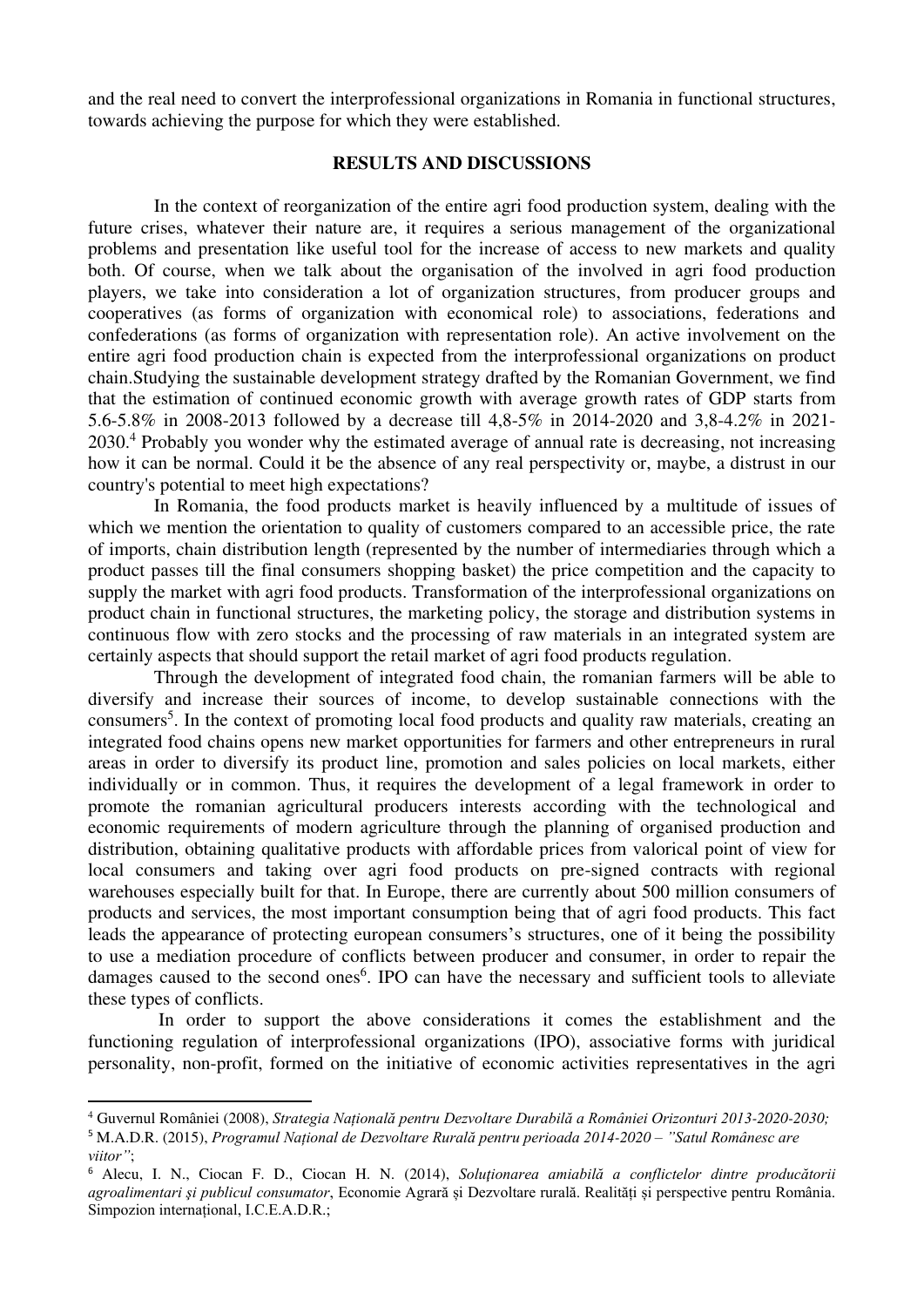food chain*<sup>7</sup>* . According with *Government Emergency Ordinance no. 103/2008 on the establishment of interprofessional organizations for agri food products* and *Government Decision No.. 1068 of 23 September 2009 on the organization and functioning of interprofessional organizations for agri food products and the approval the criteria of representation, the procedure for awarding and retreat the recognition, control and monitoring, as well as the delegation of responsibilities, IPO* are set up by the initiative of all organizations or part of the professional organizations on product chain and pursuing the achievement of all the objectives among which we mention the contribution to the proper functioning of markets by promoting products suitable to market requirements in terms of quality and quantity; the hardening of food safety, especially by ensuring the traceability of products, acting in the interests of users and consumers; the participation of professional organizations members in elaboration strategies and programs for development of their sector; connection and cooperation with the funding bodies in the country or abroad in order to contract credits and deploy of programs to ensure the development of sustainable and competitive production units.

For recognition of IPO, the Ministry of Agriculture and Rural Development constitutes The IPO Committee, responsible with the application of recognition, monitoring and retreat of IPO recognition and also with the decision about delegation of responsibilities. Legislation stipulates a very important thing: the composition and functioning of the Committee and also the IPO working procedures could be approved by Ministry Order and could contain, as an observer, a representative of the agri food chain in analysis<sup>8</sup>.

Till now the Ministry of Agriculture and Rural Development has acknowledged a number of five IPO and we remember them in order of their recognition: The National Interprofessional Organization of Wine – O.N.I.V.; The Romanian Interprofessional Organization of Cereals and Derived Products – O.I.C.P.D.R.; The National Interprofessional Organisation Prod Com Vegetables and Fruits in Romania; The Interprofessional Organisation for Poultry, Eggs and Processed Products; The Interprofessional Organisation of Pork Meat. Still in recognition are The Interprofessional Organization of Sugar in Romania, The Interprofessional Association Bio Romania, The National Interprofessional Organisation of the Associations in Medicinal and Aromatic Herbs and The Interprofessional Organisation on tobacco chain.

The necessity of founding interprofessional organizations on product chain can no longer be doubted but their regulating represents an immediate emergency task.

Due to Romania's obligations as a result of commitments under the Treaty of Accession to the European Union, it is necessary to take all measures in order to facilitate the access to EU funds for agriculture. 2014 was a transition year, during which the Member States have prepared implementation of C.A.P. 2014-2020, under Regulation (EU) no. 1308/2013 of the European Parliament and Council creating a common organization of the agricultural product markets and repealing Council Regulation (EEC) No. 922/72 (EEC). 234/79, (EC) no. 1037/2001 and (EC) no. 1234/2007, requiring the revision of national legislation on recognition of interprofessional organizations on the food products chain<sup>9</sup>.

In line with those mentioned in the previous paragraph, the Regulation (EU) no. 1308/2013 stipulates that Romania, as a Member State, can decide if the interprofessional organizations recognized before 1st of January 2014 in accordance with the national law and are eligible by the Art. 158,  $1<sup>st</sup>$  paragraph, are considered to be recognized as interprofessional organizations in accordance with Art. 157 and could continue to function<sup>10</sup>.

 $\overline{a}$ 

<sup>7</sup> OUG nr. 103/2008, *Ordonanță de urgență privind înființarea organizațiilor interprofesionale pentru produsele agroalimentare*;

<sup>8</sup> *H.G. nr. 1068 din 23 septembrie 2009 privind organizarea și funcționarea organizațiilor interprofesionale pentru produsele agroalimentare;*

<sup>9</sup> Guvernul României (2014), *Ordonanţă de Urgenţă privind recunoaşterea organizaţiilor interprofesionale pentru produsele agroalimentare*; Proiect de act normativ;

<sup>10</sup> Jurnalul Oficial al Uniunii Europene (2013), *Regulamentul nr. 1308/2013 de instituire a unei organizări comune a piețelor produselor agricole*, L 347/671, RO;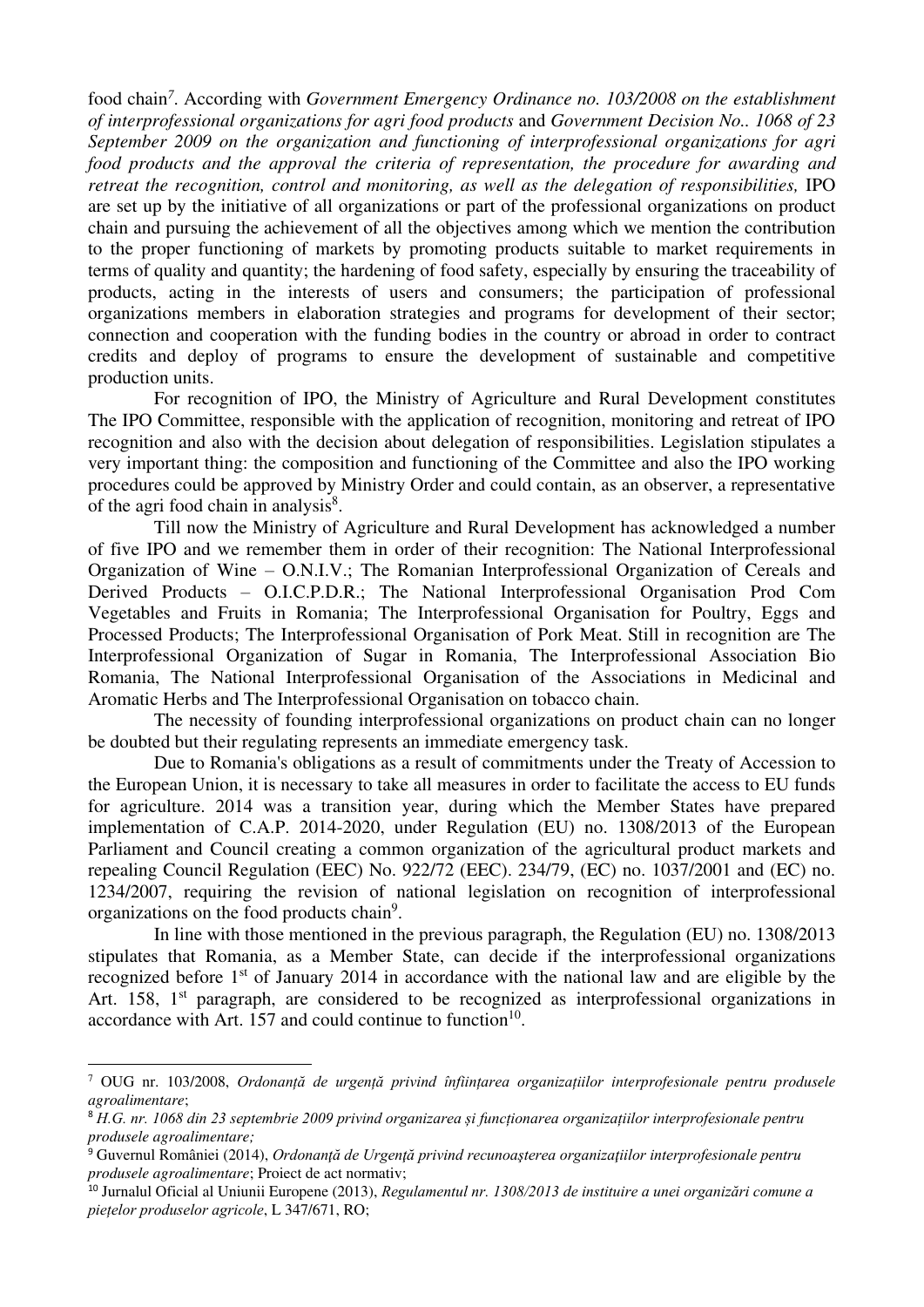Is identifying the necessity to transpose the european provisions in order to implement the common agricultural policy, particularly, the provisions relating to the establishment and recognition of the interprofessional organizations which have an important role in the delivery of consultancy services and training for the increase of the capacity to absorb specific european funds among whose beneficiaries are also the interprofessional organisations.

To launch the measures 1.1.1. "Training, information and diffusion of knowledges" and 1.4.3. "Providing advisory services to the farmers" is needed to speed up the creation of the legal framework for recognition of the interprofessional organizations beneficiaries of those measures. The risks to lose E.U. funds through the National Rural Development Programme (N.R.D.P.) and the European Fund for Guarantee in Agriculture (E.F.G.A.) should be minimized by creating the necessary conditions to continue reform process of the agricultural and rural development sectors by ensuring a high uptake.

The draft law for regulating the functioning of interprofessional organizations on product chain creates the necessary legal framework for the conclusion of interprofessional agreements and contracts, so as to contribute to the reduction of tax evasion, to obtain fair competition conditions and to prevent the distortions of markets, taking into consideration the increase of competitiveness and quality of agri food products from the local agricultural sector.

Why IPO needs to function on their maximum capacity and on the real potential offered by the trained engineers who lead them? The members of the National Federation PRO AGRO, as recognized IPO (The National Interprofessional Organization of Wine – O.N.I.V.; The National Interprofessional Organisation Prod Com Vegetables and Fruits in Romania; The Interprofessional Organisation for Poultry, Eggs and Processed Products; The Interprofessional Organisation of Pork Meat) together with recognized IPO's representatives, where vegetal sector members of National Federation PRO AGRO are founding members – The Romanian Interprofessional Organization of Cereals and Derived Products – O.I.C.P.D.R. – and IPO who's still in recognition or establishment process (Interprofessional Organization of Sugar in Romania, The National Interprofessional Organisation of the Associations in Medicinal and Aromatic Herbs and the IPO on the production chain of potatoes, tobacco, honey and bee products) asked for the improvement of legislation and came with a series of proposals in this way.

From the analysis and opinion exchanges between the directly involved interprofessional organizations, it has emerged several primordial issues in order to improve the legislation who talk about interprofessional organizations on product chain, respectively on Government Emergency Ordinance no. 103/2008. They made a comparison between the material version of Ministry of Agriculture and organizations's proposals which was submitted to the specialized department involved with the defining of chains, clarifying the role and place of IPO in development of the agricultural sector policies and establishing of a functional IPO Committee, like direct partner of Ministry of Agriculture on the realization of agri food sector strategies. The absence of an adapted legislation about interprofessional organizations creates difficulties to the economic operators on the entire agri food chain.

The rights and benefits obtained through the negotiation by IPO with other legislative structures – like M.A.D.R., the Agricultural Committees of the two parliamentary chambers etc. – by amending the draft law or signing agreements, should rest and be invoked only to the members not to be arbitrarily assigned to all producers from agri food sectors in Romania and not to frontload the representativeness for those who are not part of the main associative forms and who were never involved in obtaining such benefits, subsidies, state aids and so on.

The draft Government Emergency Ordinance about the recognition of interprofessional organizations on agri food chain, posted for public debate on the Ministry of Agriculture and Rural Development's website on  $20<sup>th</sup>$  of March 2014 took over only a part of the mentioned above IPO's proposals.